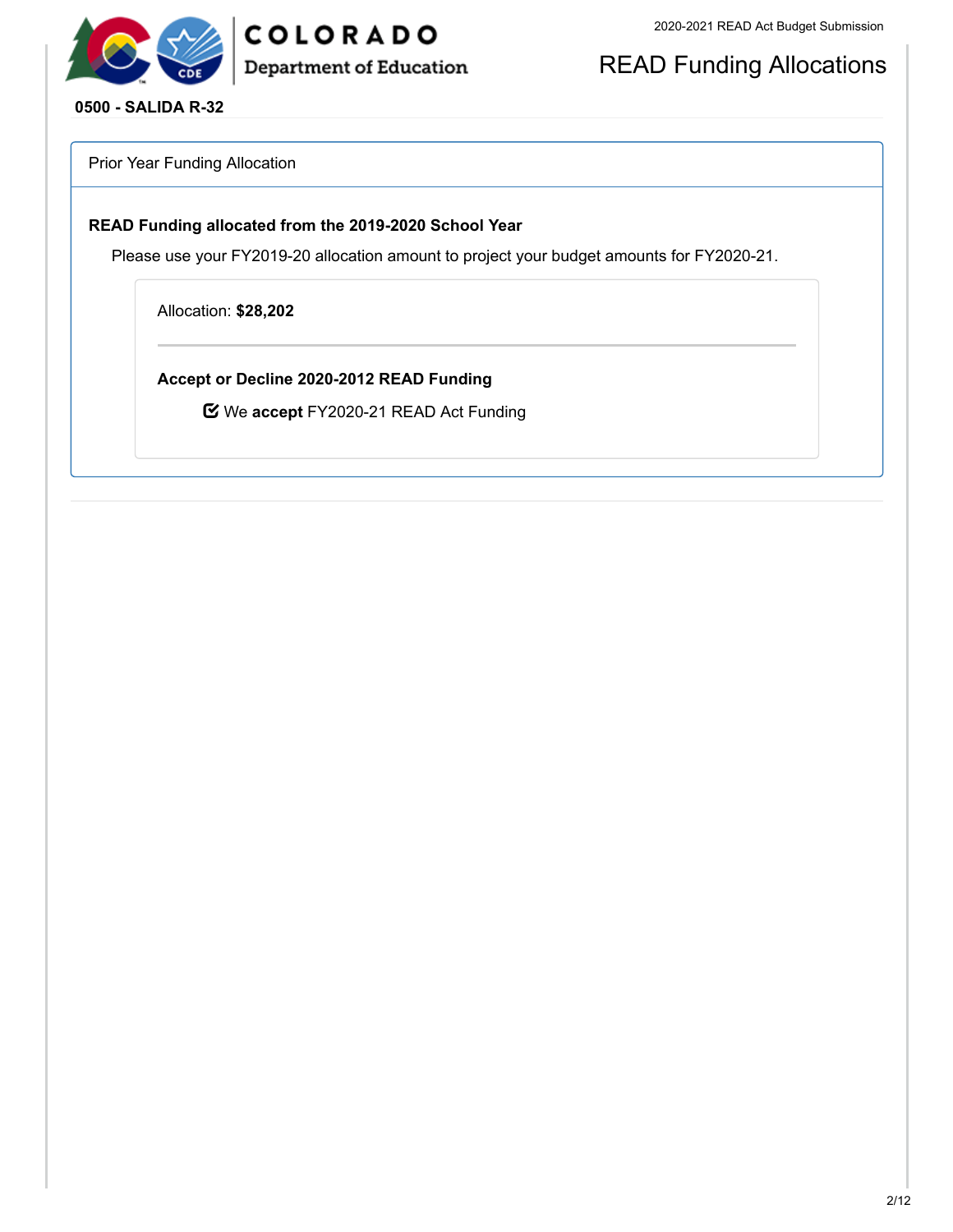## LEP Budget Explanation

**Instructions:** Select the ways in which you plan to use READ Act funds in the upcoming budget year. In order to submit your budget, all assurances must be reviewed and agreed upon, and all boxes must be checked.

In using the per-pupil intervention money distributed pursuant to the READ Act, each LEP shall ensure that some type of intervention, as described in the allowable activities below, is available to each student who is identified as having a significant reading deficiency (SRD) and who is enrolled in kindergarten through third grade in a school operated by the LEP.

Questions and Assurances

#### **READ Act funds will be used to operate a Summer School Literacy Program**

 $\boldsymbol{\heartsuit}$  The summer school literacy program services only students enrolled in K-3 who have an SRD or students below grade level if space is available

 $\boldsymbol{\Xi}$  The summer school literacy program will use scientifically based or evidence based instructional programming in reading that:

- Has been proven to accelerate student reading progress and:
- Provides explicit and systematic skill development in phonemic awareness, phonics, vocabulary development, reading fluency including oral skills, and reading comprehension and;
- Includes scientifically based and reliable assessments and;
- Provides initial and ongoing analysis of student progress in attaining reading competency

#### **READ Act funds will be used to purchase a core reading instructional program that is included on the Advisory List of instructional programming in reading**

 $\Box$  READ Act funds will be used to purchase a supplemental instructional program that is included on the Advisory List of instructional programming in reading

#### **READ Act funds will be used to purchase tutoring services focused on increasing students' foundational reading skills**

 $\boldsymbol{\heartsuit}$  The tutoring service is focused on increasing students' foundational reading skills of phonemic awareness, phonics, vocabulary development, reading fluency including oral skills, and reading comprehension for students who receive instructional services pursuant to READ plans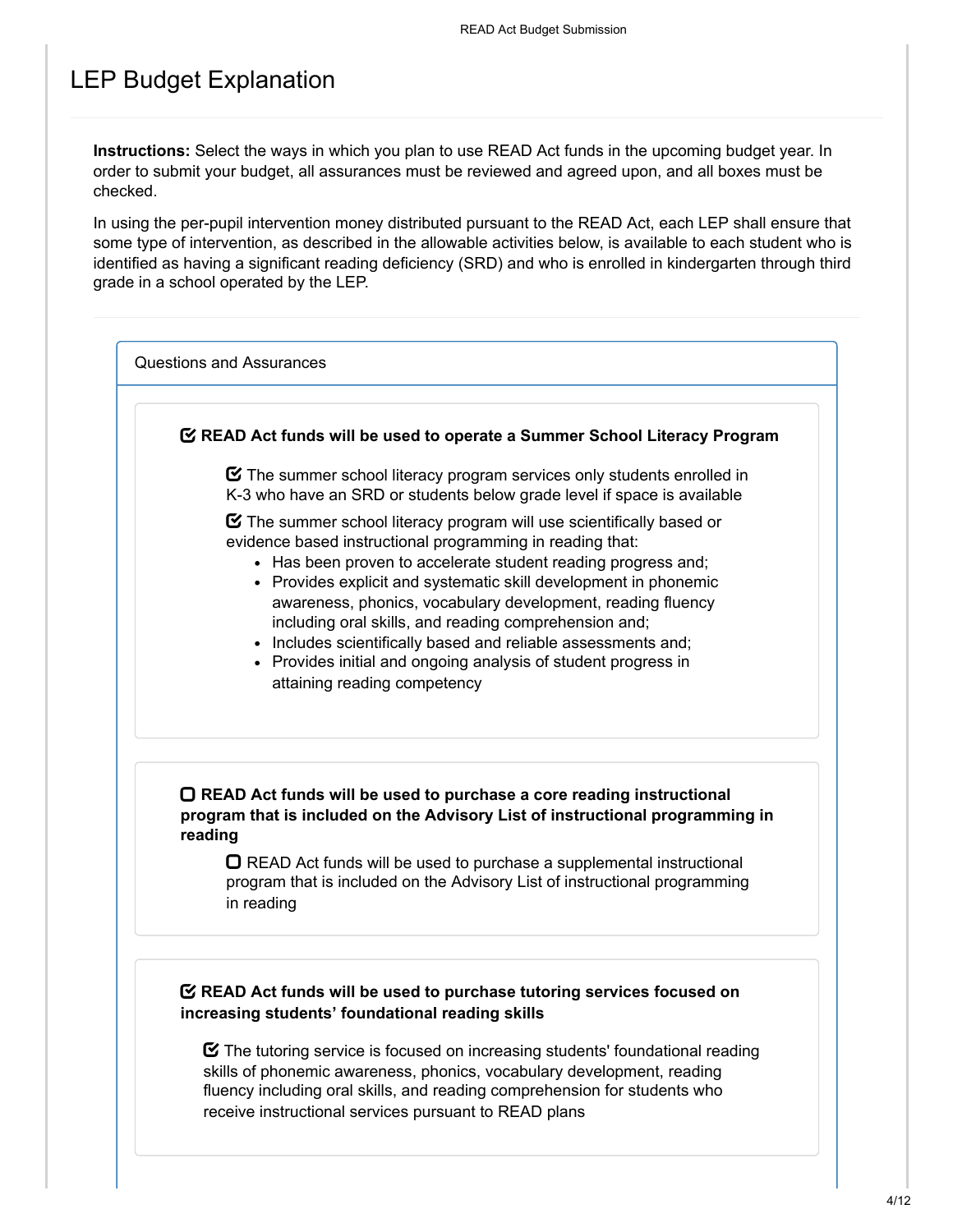**READ Act funds will be used to purchase from a BOCES the services of a reading specialist or reading interventionist who is trained in the science of reading and in teaching the foundational reading skills**

**READ Act funds will be used to provide other targeted, evidence-based or scientifically based intervention services to students who are receiving instructional services, which services are approved by the department**

 $\mathbf C$  READ funds will be used to hire a reading interventionist to provide services which are approved by the department

**READ Act funds will be used to provide technology, including software, which is included on the Advisory List of instructional programming in reading and supporting technologies which may include providing professional development in the effective use of the technology or software**

**READ Act funds will be used to provide professional development programming to support educators in teaching reading. Professional development programming may include hiring a reading coach who is trained in teaching the foundational reading skills to provide job-embedded, ongoing professional development**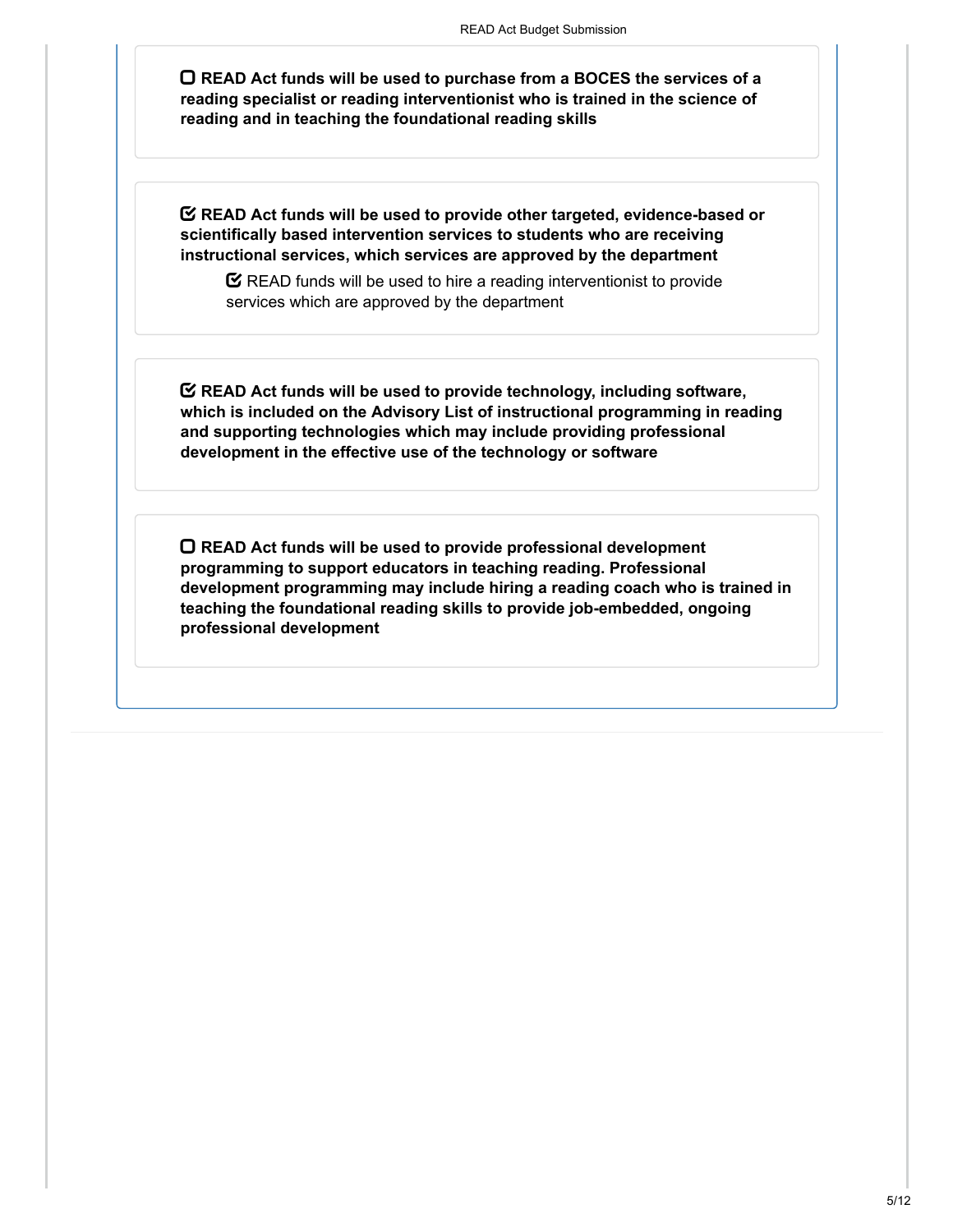## LEP Budget Narrative

**Instructions**: Provide a brief description (no more than 700 words) that addresses each of the questions below. These questions must be completed for any LEP receiving READ Act funds before funds are released.

Implementing Allowable Activities

**Explain how your LEP plans to implement each selected allowable activity. Please ensure that each allowable activity listed aligns with the allowable use(s) of funds as required by statute and matches the allowable use(s) listed in your LEP budget explanation.**

•Summer school literacy program (§22-7-1212)- Salida hosts a K-3 summer school program targeting reading intervention for students identified with an SRD. Our summer school teacher uses the Amplify - mCLASS Amplify Reading Intervention Edition Kindergarten and First Grade for All Components to target student gaps and offer explicit instruction to fill in identified gaps.

•Provide other targeted, scientific or evidence based intervention services approved by CDE

1) Our district budgets to help fund a certified reading intervention teacher trained in providing explicit and targeted interventions to students identified with a SRD. The interventionist do work with other grade levels, however; we .21 FTE, from READ funds which equals \$11,737 between salary and benefits which does not fund the entire .75 FTE that we would need to cover the cost of an interventionist for K-3.

2) Intervention materials are also purchased to provide intervention services such as mClass Intervention, Kindergarten and First grade, Instructional workbooks for Take Flight.

Take flight is currently not on the list as they did not submit, however they are in the middle of an "off cycle" review which we have asked for. If Take Flight is not approved, we understand we will have to choose other materials. Decodable Texts (High Noon) that link to Yoshimoto OG scope and sequence for Phonics application and reading fluency.

\*Technology 1) mClass Intervention Subscriptions

#### Outcomes and Goals

**What are your LEP's expected outcomes and goals in the upcoming budget year from implementing your selected allowable activity(ies)?**

Goal: Increase the percentage of students reading at Benchmark levels 2018-19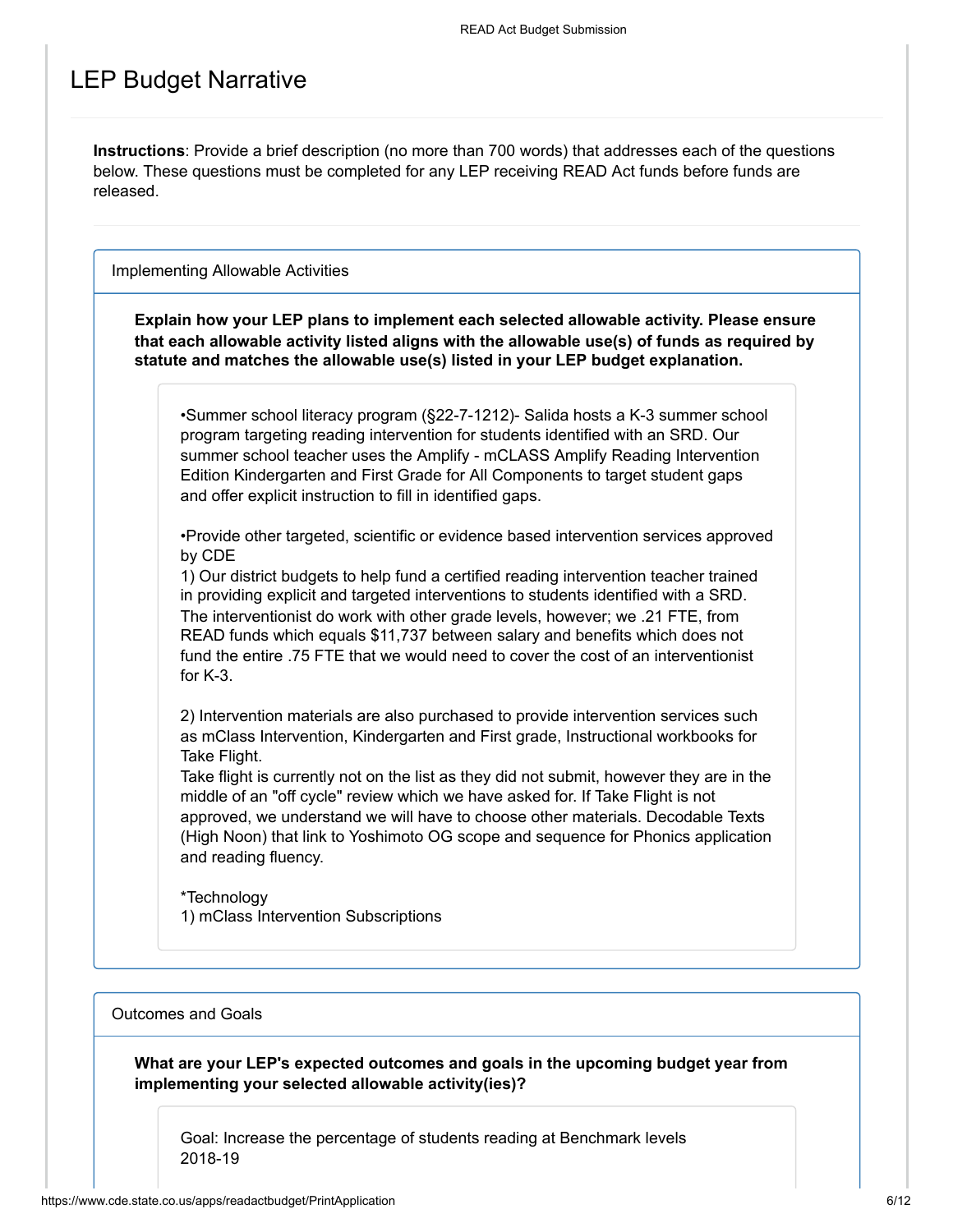READ Act Budget Submission

BOY % At Benchmark EOY % At Benchmark Level of Progress 56% 84% Above Average Progress (Maintain for the 20-21 year) 79% 67% Well Below Average Progress (Increase to average progress for 20-21 year) 64% 61% Below Average Progress (increase to average progress for 20-21 year) 71% 79% Above Average Progress (Maintain for 20-21 year) GOAL: Decrease the percentage of students reading at Well Below Benchmark levels 20-21 BOY % Well Below Benchmark EOY % Well Below Benchmark Level of Progress 28% 7% Above Average Progress (Maintain for 20-21 year) 9% 13% Below Average Progress (Increase to Average progress for 21-21 year) 20% 19% Below Average Progress (Increase to Average progress for 21-21 year)

0% 15% Average Progress (Maintain for 20-21 year)

Potential Barriers

#### **What are potential barriers in reaching your expected outcomes and goals? How do you plan to address and/or overcome these barriers?**

For the 2020-2021 school year:

1) Lack of face to face instruction and school disruptions due to Covid-19. During the 3 month remote learning protocols, interventionists continued to provide small group and individual instruction throughout the the spring although it was virtual, students continued to progress. As we move into the 20-21 academic year, it is anticipated that we will continue to have periods of time where we may have to retreat to some kind of hybrid system. We currently operate as a 4 day district. We are going to implement a Friday intervention time for additional instruction to be added for those students identified with specific needs, including students identified with an SRD.

2) Implementation of our new reading curriculum, SuperKids for k-2 and ReadyGen for 3rd-5th- lack of fidelity and disrupted instruction. The 19-20 school year was the first year of our implementation which was severely disrupted due to Covid-19. Therefore, we we not able to see how this implementation affected student achievement and growth. As we move into the next academic year, it will be important to continue the implementation as a universal tier for all students. PLC teams will continue to monitor student progress weekly and identify when students need more intense interventions in the core curriculum as well as more intense intervention needs. We have a robust blended intervention "end of day' block in addition to reading intervention blocks throughout for students receiving targeted evidenced based programming.

3) Chronic attendance issues. Some of our most impacted students also have chronic attendance issues which is really a family issue with our students in grades K-3. Lack of attendance results in inconsistent instruction and therefore gaps in learning. We have recently added a school social worker to help us better engage families, especially those families facing economic hardships and ELL families, to help them access services that will increase student engagement in daily instruction.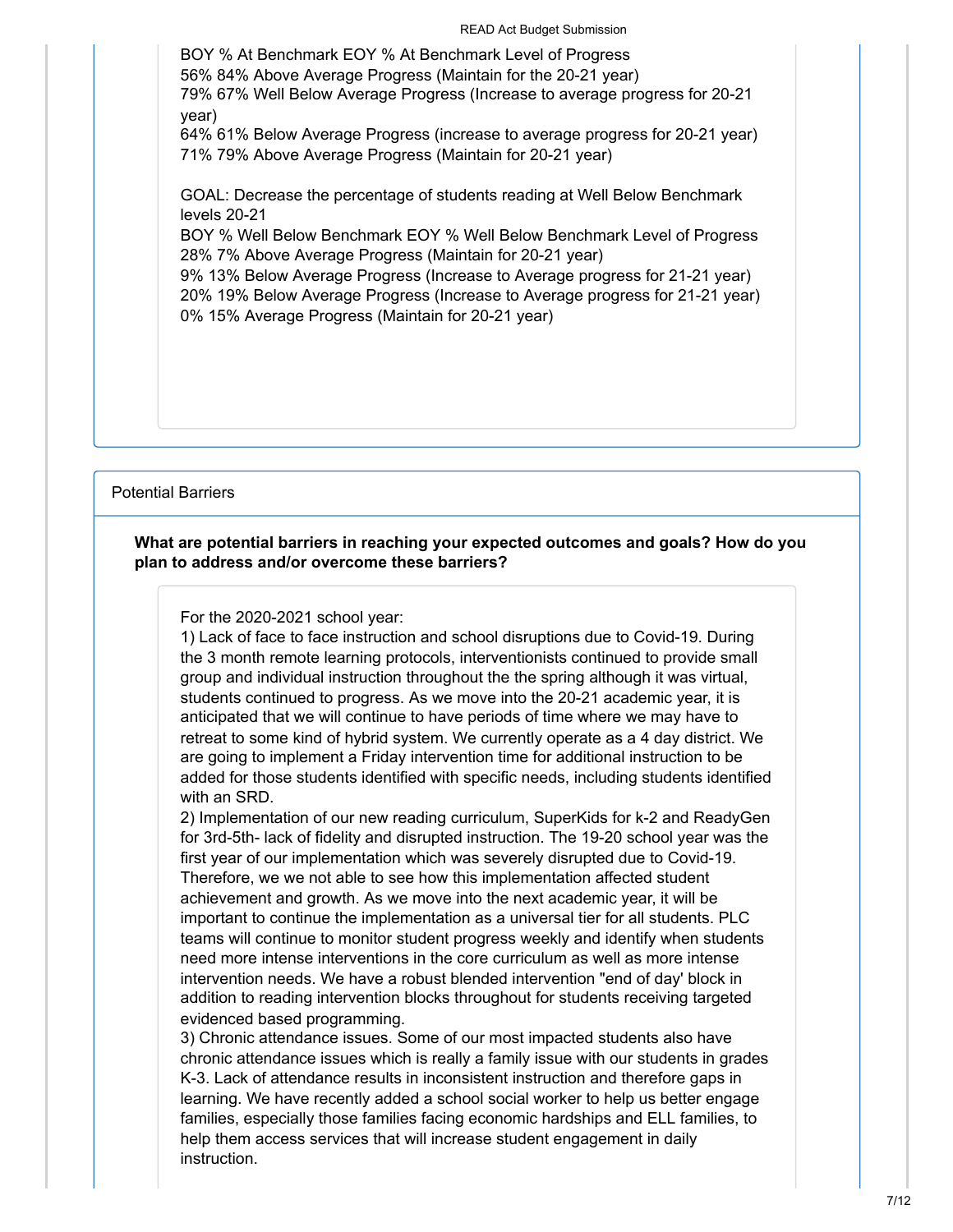## Budget Details

#### Budget Request

For each allowable activity in the budget:

- Select each allowable activity your LEP plans to use READ Act funds for in the upcoming budget year. Ensure that each allowable activity is aligned with the allowable uses of READ funds as required in statute.
- Select each of the instructional program(s) from the drop down list provided that your LEP plans to use in the upcoming budget year. If an instructional program is not listed, please provide the name of the instructional program(s) in the "other" box
- Input the amount requested, the associated program and object codes, and fiscal year. Input the salary position and FTE amount, if applicable.
- Ensure that budgeted costs are clearly tied to the allowable activity and are calculated with detail in the "description of activity" field.

| ID<br><b>Ref</b> | <b>Allowable</b><br><b>Activity</b> | <b>Instructional</b><br>Program | Program<br>Code                             | Object<br>Code                                               | <b>Salary</b><br><b>Position</b> | <b>FTE</b> | <b>Description of Activity</b>                                                                                                                                                                                                                                                                                                                                                                                                                                                                                                          | Requested<br>Amount |
|------------------|-------------------------------------|---------------------------------|---------------------------------------------|--------------------------------------------------------------|----------------------------------|------------|-----------------------------------------------------------------------------------------------------------------------------------------------------------------------------------------------------------------------------------------------------------------------------------------------------------------------------------------------------------------------------------------------------------------------------------------------------------------------------------------------------------------------------------------|---------------------|
| 4311             | Summer<br>School                    |                                 | Instructional<br>Program<br>$(0010 - 2000)$ | 0200<br>Employee<br><b>Benefits</b>                          | 000 Other                        | 0.00       | summer school staff-<br>cannot add the FTE as it<br>is greyed out                                                                                                                                                                                                                                                                                                                                                                                                                                                                       | \$1,788.00          |
| 4312             | Tutoring<br><b>Services</b>         |                                 | Instructional<br>Program<br>$(0010 - 2000)$ | 0100<br><b>Salaries</b>                                      | 222 Reading<br>Interventionist   | 0.21       | SRD reading<br>interventionist. April<br>Holdinghaus. This line<br>item was revised<br>because 8,000 was<br>budgeted for summer<br>school that happened in<br>July and August of<br>2020. The summer<br>school was expanded<br>beyond K-3 and paid for<br>using Covid dollars. This<br>prompted us to transfer<br>the summer school<br>funds to the instructional<br>program funds. Summer<br>school for K-3 will<br>happen as usual in July<br>for K-3 students and will<br>be budgeted for during<br>the 20-21 application<br>period. | \$17,669.65         |
| 4313             | Other<br><b>Services</b>            |                                 | Instructional<br>Program<br>$(0010 - 2000)$ | 0200<br>Employee<br><b>Benefits</b>                          | 222 Reading<br>Interventionist   | 0.00       | Benefits - cannot<br>change the FTE as it is<br>greyed out.                                                                                                                                                                                                                                                                                                                                                                                                                                                                             | \$2,144.00          |
| 4315             | Technology                          |                                 | Instructional<br>Program<br>$(0010 - 2000)$ | 0300<br>Purchased<br>Professional<br>& Technical<br>Services |                                  |            | mClass Intervention<br>subscriptions for<br>Kindergarten and First<br>grade                                                                                                                                                                                                                                                                                                                                                                                                                                                             | \$3,000.00          |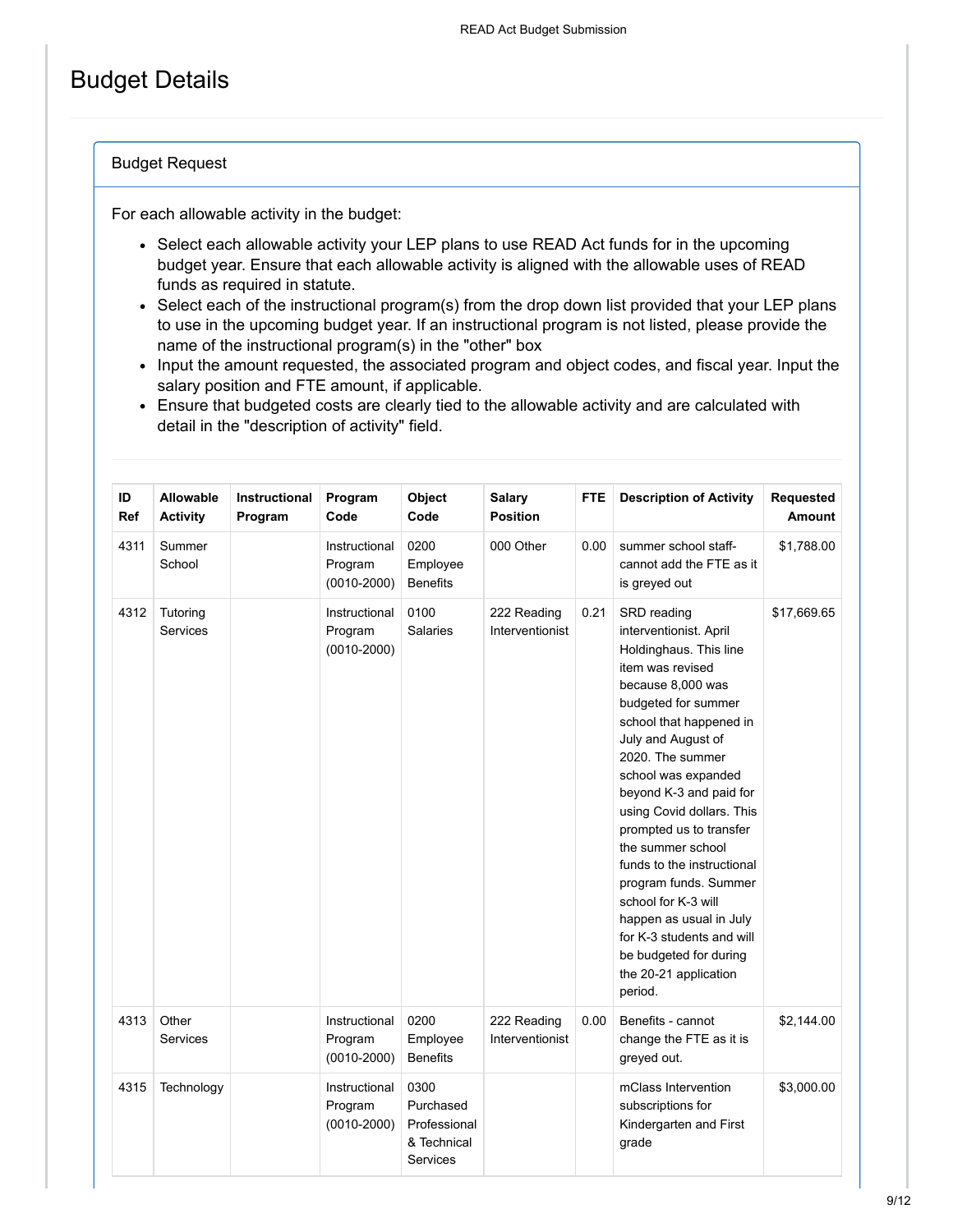| \$3,600.05  | Take flight materials, if<br>approved during the<br>current review process.<br>Decodable Texts,<br>various titles, published<br>by High Noon that link to<br>Yoshimoto OG scope<br>and sequence for<br>Phonics application and<br>reading fluency. | 0600<br>Supplies | Instructional<br>Program<br>$(0010 - 2000)$ | Other<br><b>Services</b> | 4316 |
|-------------|----------------------------------------------------------------------------------------------------------------------------------------------------------------------------------------------------------------------------------------------------|------------------|---------------------------------------------|--------------------------|------|
| \$28,201.70 | Allocation:                                                                                                                                                                                                                                        |                  |                                             |                          |      |
| \$28,201.70 | <b>Budgeted Amount:</b>                                                                                                                                                                                                                            |                  |                                             |                          |      |
| \$0.00      | Funds Remaining:                                                                                                                                                                                                                                   |                  |                                             |                          |      |